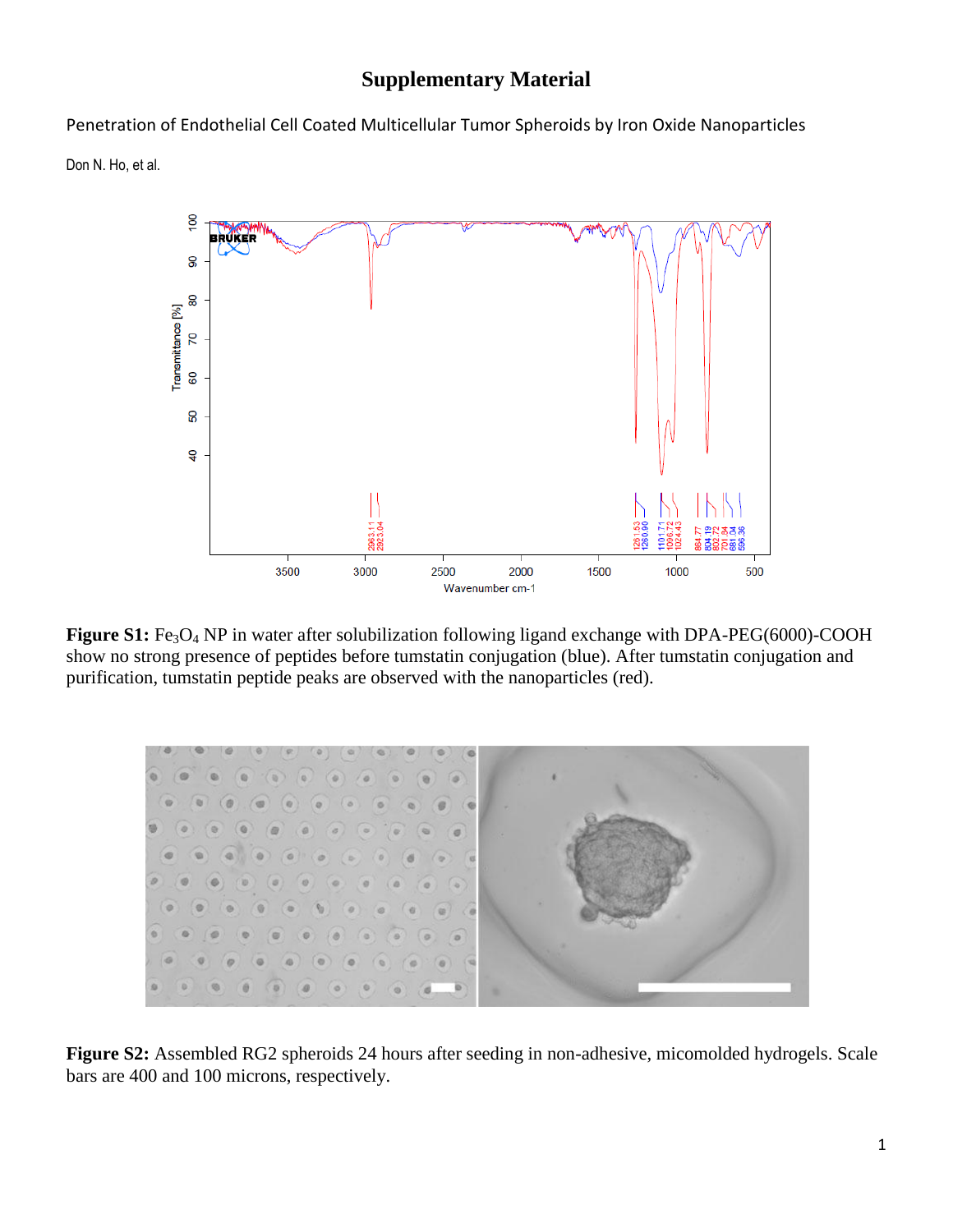

**Figure S3:** Size control of RG2 MTS through controlling the seeding densities. (A) Images of RG2 MTS formed at seeding densities that form spheroids with approximately 55, 108, 217, 433, 578, 770, 1027, 1521, and 1825 cells after 24 hours (top left to bottom right). (B) The size of assembled RG2 MTS fit with a Gaussian distribution with seeding densities of 178,000, 475,000, and 822,000 cells per gel after 24hours as measured with image analysis software.



**Figure S4:** (A) Assembled MTS (day 0) and growth (day 1-8) of RG2 MTS following the cell seeding. (B) The assembly and growth process of MTS was accompanied with the increased metabolic activity, which indicated the proliferation of cells.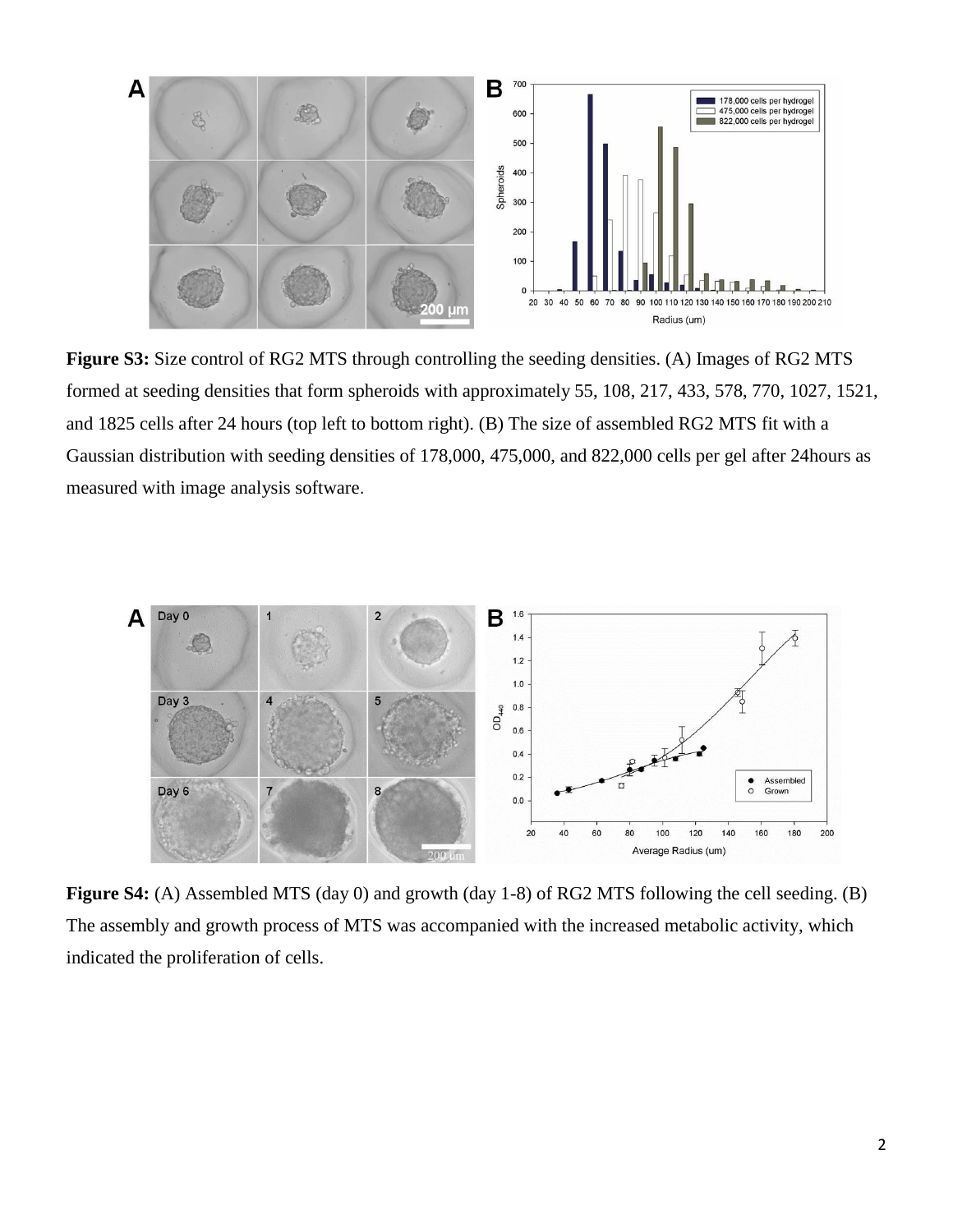

**Figure S5:** Assembly of RG2 glioma cell line (top, Green) for MTS formation with HUVEC (blue) or BPAE (blue) in separate spheroid assembly and endothelial-coated glioma assembly. In contrast, 9L glioma cell line (bottom, green) assemble with a patched coating with HUVEC (blue) and an indiscriminate mixture spheroid with BPAE (blue).



**Figure S6:** Tight junction formation is present in BPAE-coated RG2 heterogeneous spheroids. Tight junction markers ZO-1 (red) and Occludin (white) co-localize with actin cytoskeleton (green) at cell-cell contact regions.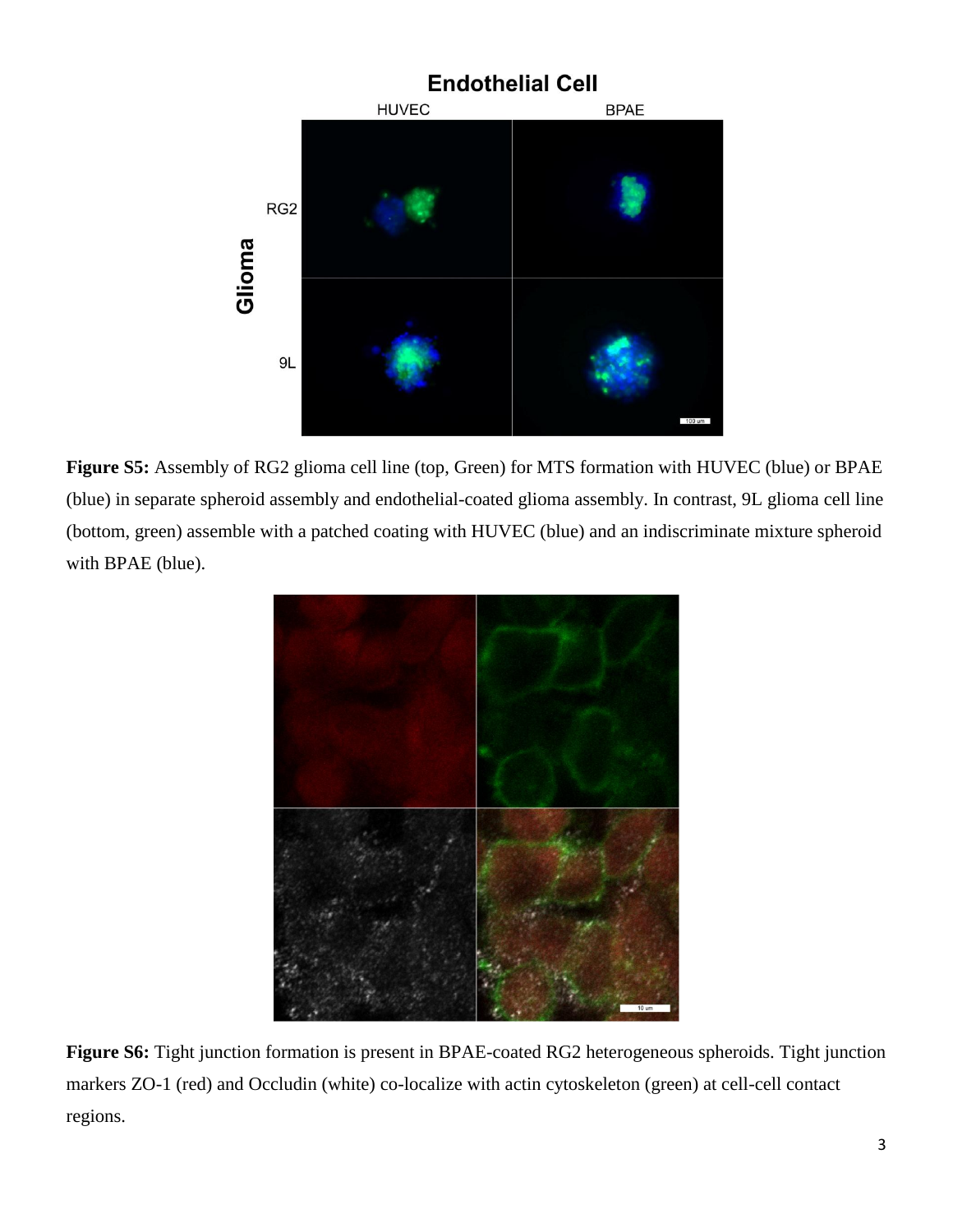

**Figure S7**. BPAE-Coated RG2 maintain high endothelial cell coverage for 2 days at 90% and 85% while coverage of the MTS decreased to 60% and below from day 3.



Figure S8. BPAE-Coated RG2 treated with Fe<sub>3</sub>O<sub>4</sub>-Rhod control. BPAE (top left), RG2 (top right), Iron Oxide-Rhod (bottom left), and Overlay (bottom right).